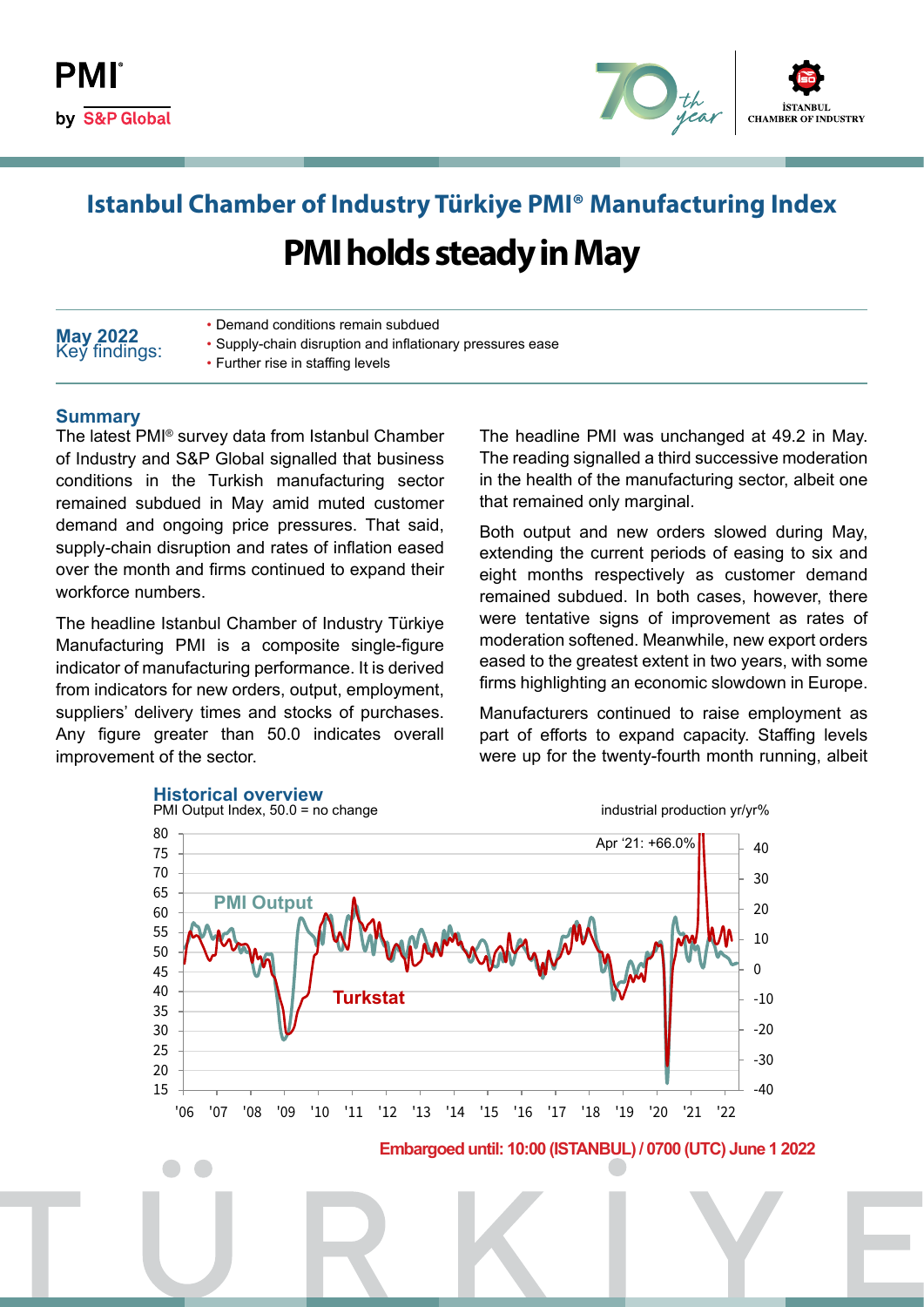

### **Istanbul Chamber of Industry Türkiye PMI® Manufacturing Index**

#### modestly.

With new orders slowing and employment continuing to rise, firms were able to reduce backlogs of work again in May. Meanwhile, subdued new order inflows contributed to stockbuilding. Stocks of purchases increased for the first time in six months, while a rise in stocks of finished goods ended an eightmonth period of depletion. In fact, the accumulation of post-production inventories was the most marked since September 2015.

There were further signs of inflationary pressures easing midway through the second quarter. While input costs increased sharply amid rising raw material prices and exchange rate fluctuations, the rate of inflation eased for the fifth month in a row to the softest since February 2021. A slower rise in output prices was also signalled.

Supply-chain disruption also eased, with the latest deterioration in vendor performance much less pronounced than that seen in April and the least marked overall since September 2020.

#### **Comment**

Commenting on the Istanbul Chamber of Industry Türkiye Manufacturing PMI survey data, Andrew Harker, Economics Director at S&P Global Market Intelligence, said:

*"Demand in the Turkish manufacturing sector remained subdued in May amid the familiar headwinds we've seen in recent months, with firms also struggling to secure export business amid an economic slowdown in Europe.*

*"That said, there were some signs that doing business might start to get easier soon. In particular, supplychain constraints were the least pronounced since September 2020, while cost inflation eased for the fifth month running. A sustained period of job creation means that firms will be ready should these tentative improvements result in renewed order growth."*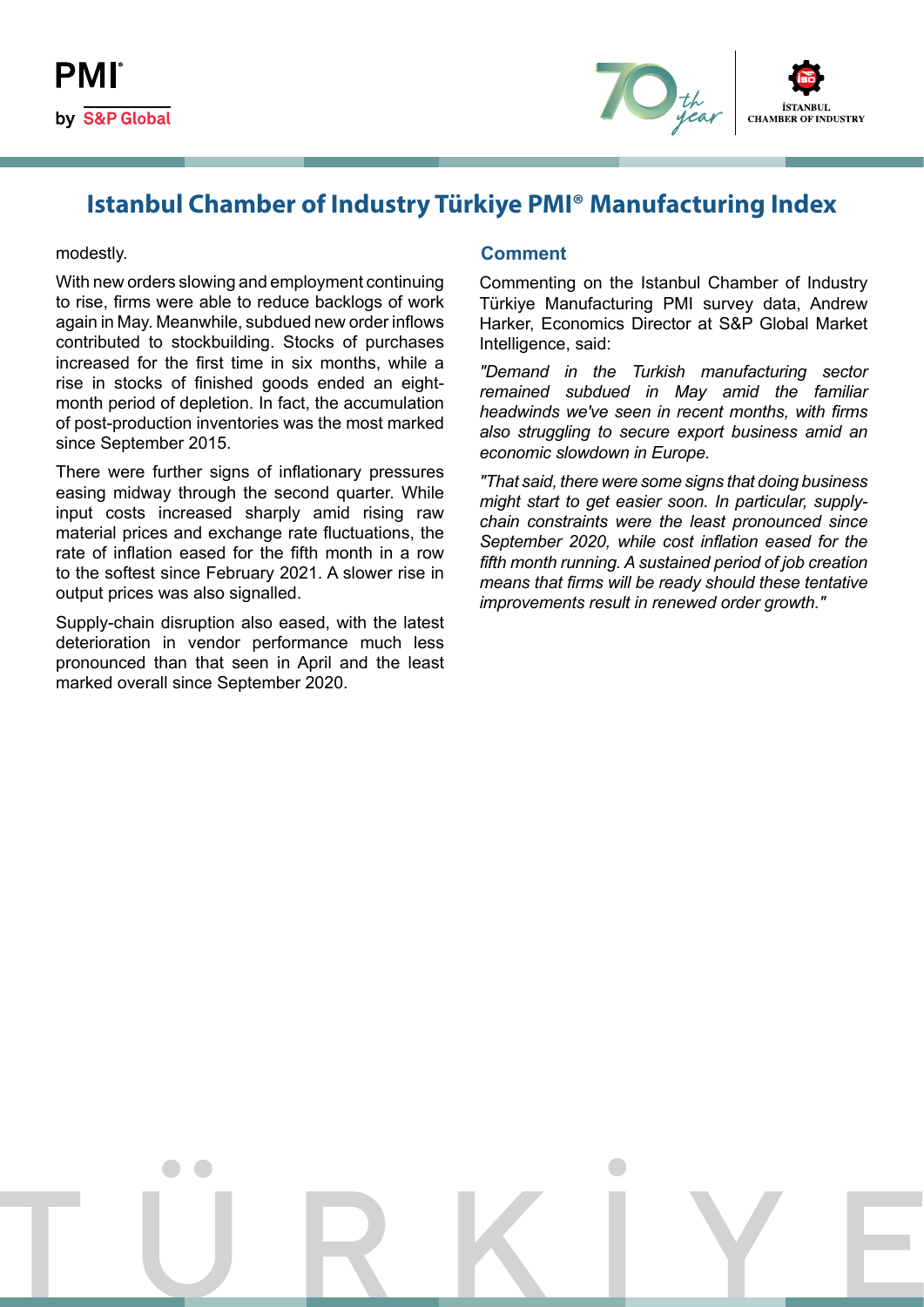

## **Istanbul Chamber of Industry Türkiye PMI® Manufacturing Index**

#### **Output Index**

*Q. Please compare your production/output this month with the situation one month ago.*

Manufacturing production remained subdued midway through the second quarter of the year, with output softening for the sixth month running. That said, there were some signs of improvement as the rate of moderation eased for the second successive survey period. Where production slowed, panellists generally linked this to muted new order inflows.



### **Employment Index**

*Q. Please compare the level of employment at your unit this month with the situation one month ago.*

Employment continued to increase in May, extending the current sequence of monthly rises in staffing levels to two years. The rate of job creation was modest, but ticked up from the previous month. Panellists indicated that higher employment often reflected efforts to expand capacity.



#### **For further information, please contact:**

#### **Istanbul Chamber of Industry**

Nesrin Akçay, Economic Research and Corporate Finance Department Mng. Telephone +90 212 252 29 00 Ext: 180 Email: [nakcay@iso.org.tr](mailto:nakcay%40iso.org.tr?subject=)

#### **S&P Global Market Intelligence**

Andrew Harker, Economics Director Telephone +44 1491 461 016 Email: [andrew.harker@spglobal.com](mailto:andrew.harker%40spglobal.com?subject=)

Joanna Vickers, Corporate Communications Telephone +44 207 260 2234 Email: [joanna.vickers@spglobal.com](mailto:joanna.vickers%40spglobal.com?subject=)